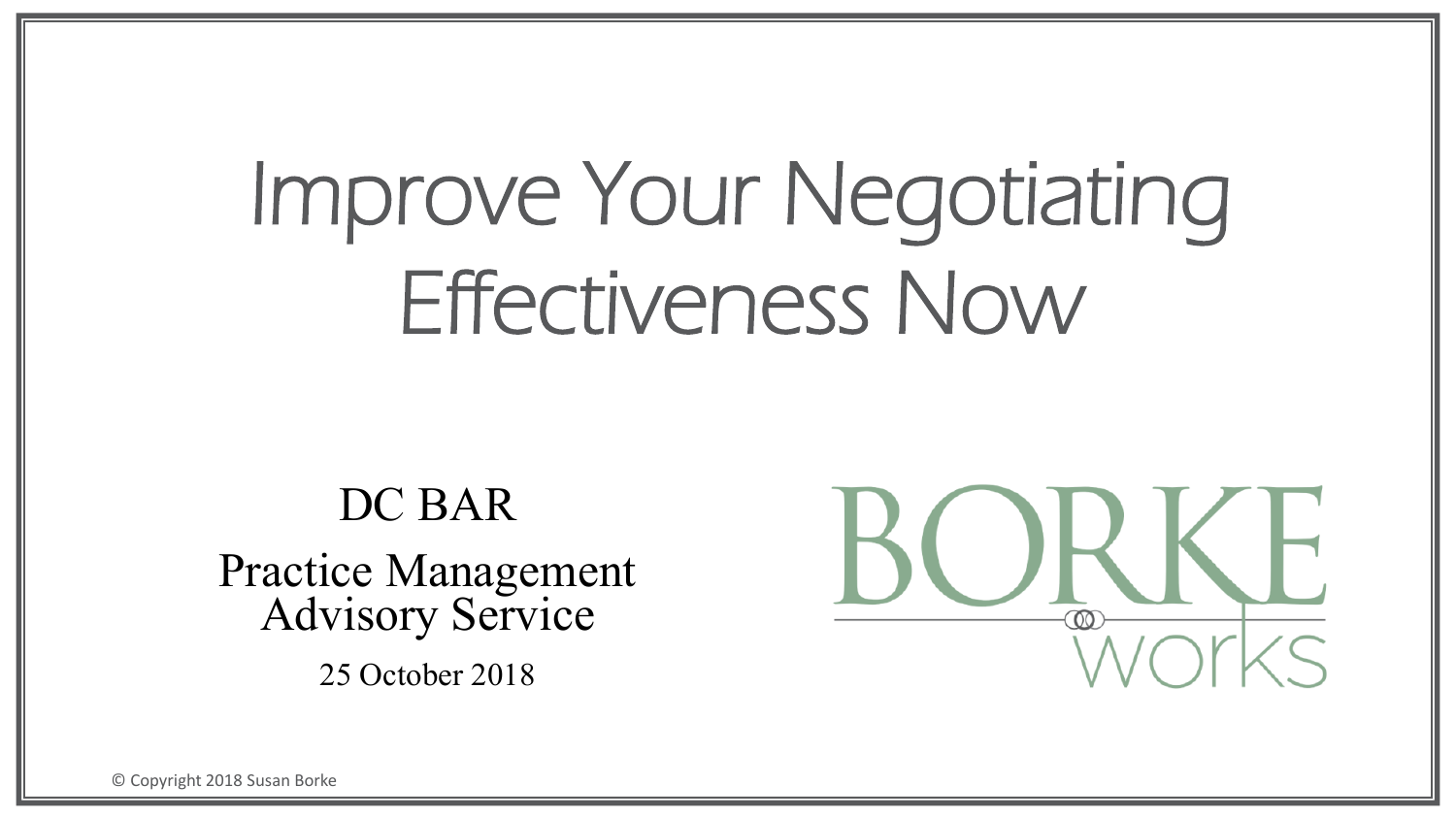

•Opportunity

### •Phases

### •Focus

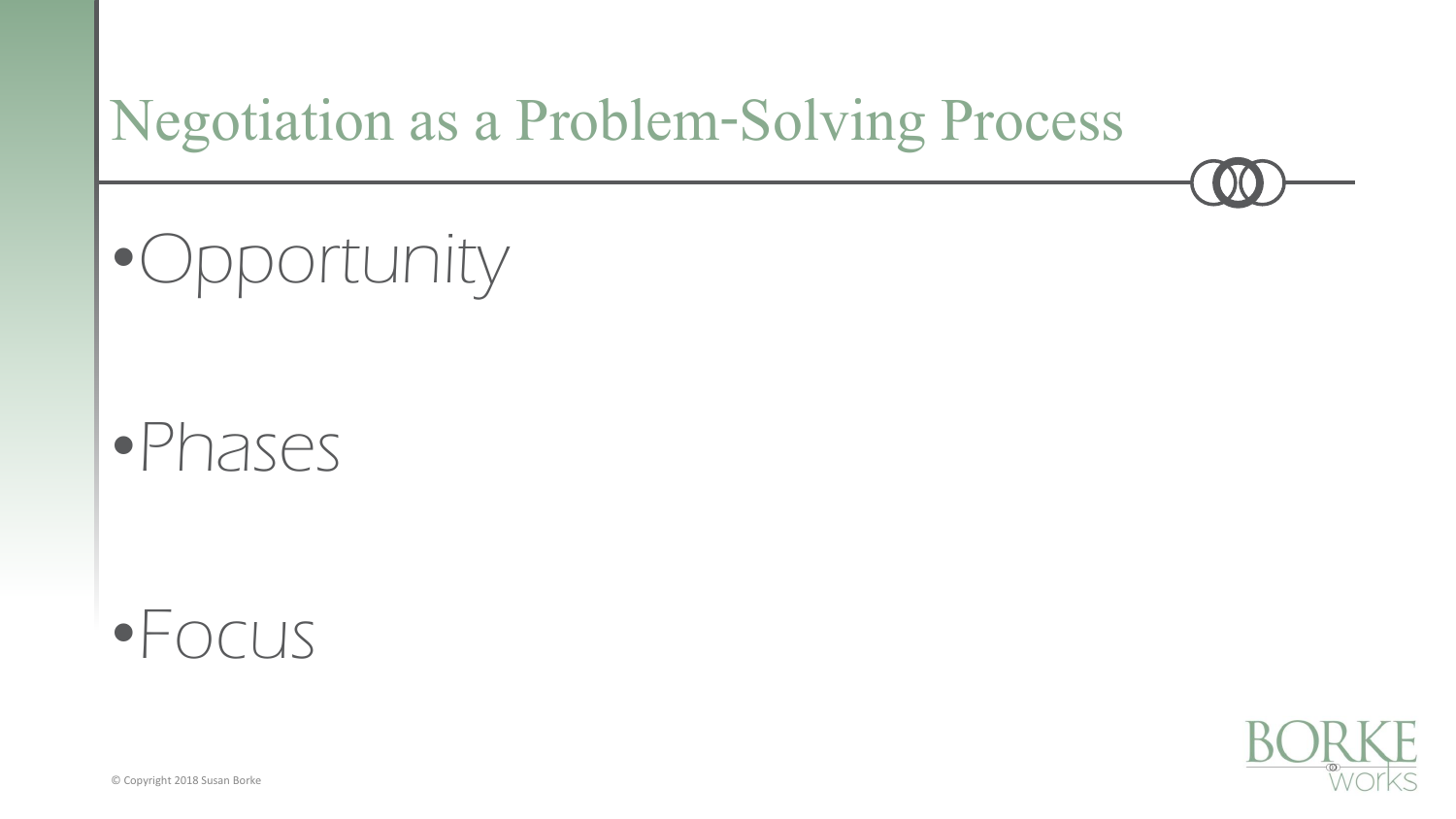#### Negotiation Readiness Index

# By Failing to prepare, you are preparing to fail.

# Benjamin Franklin

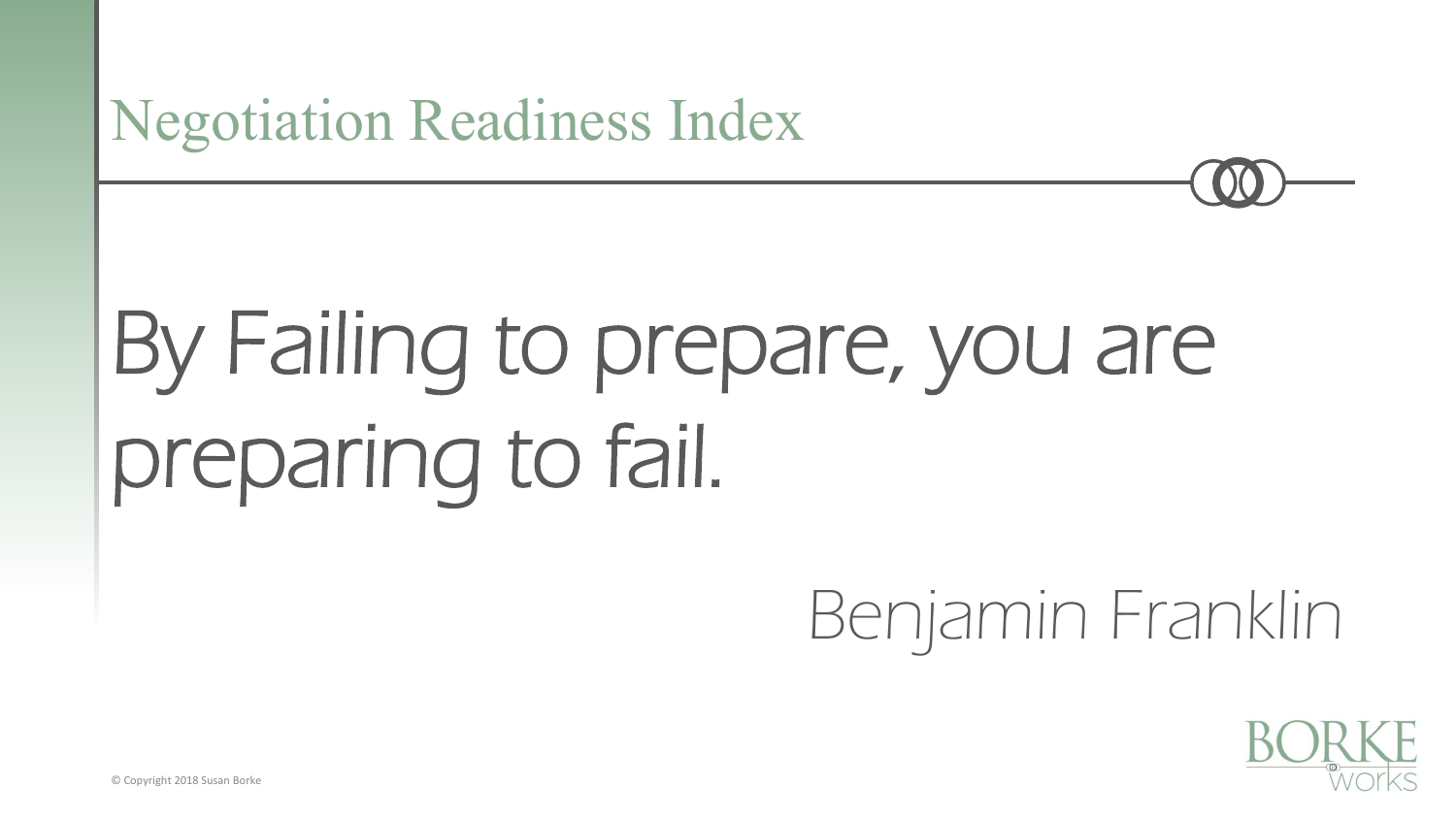•Research

#### •Rehearse

#### •Review



© Copyright 2018 Susan Borke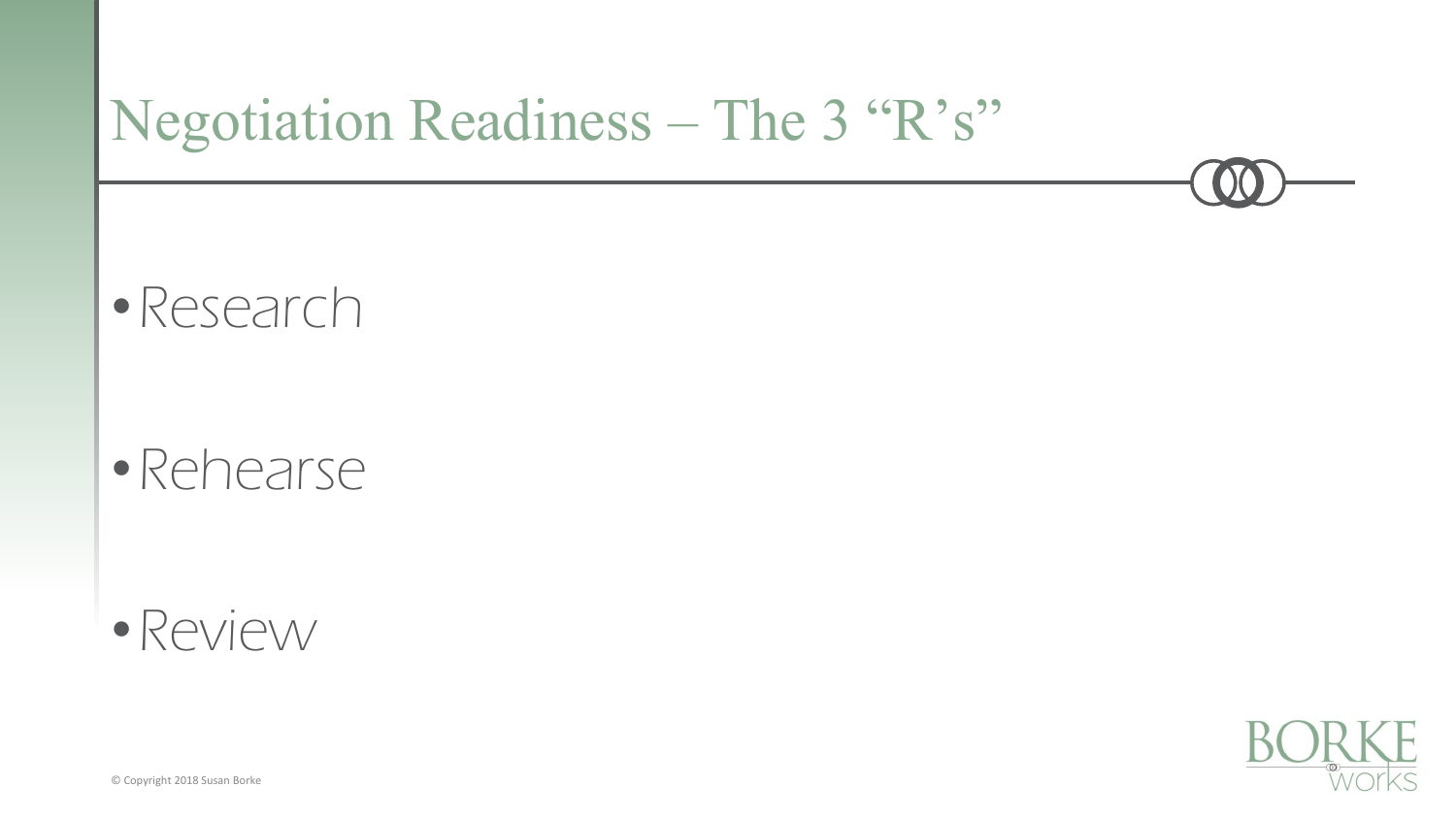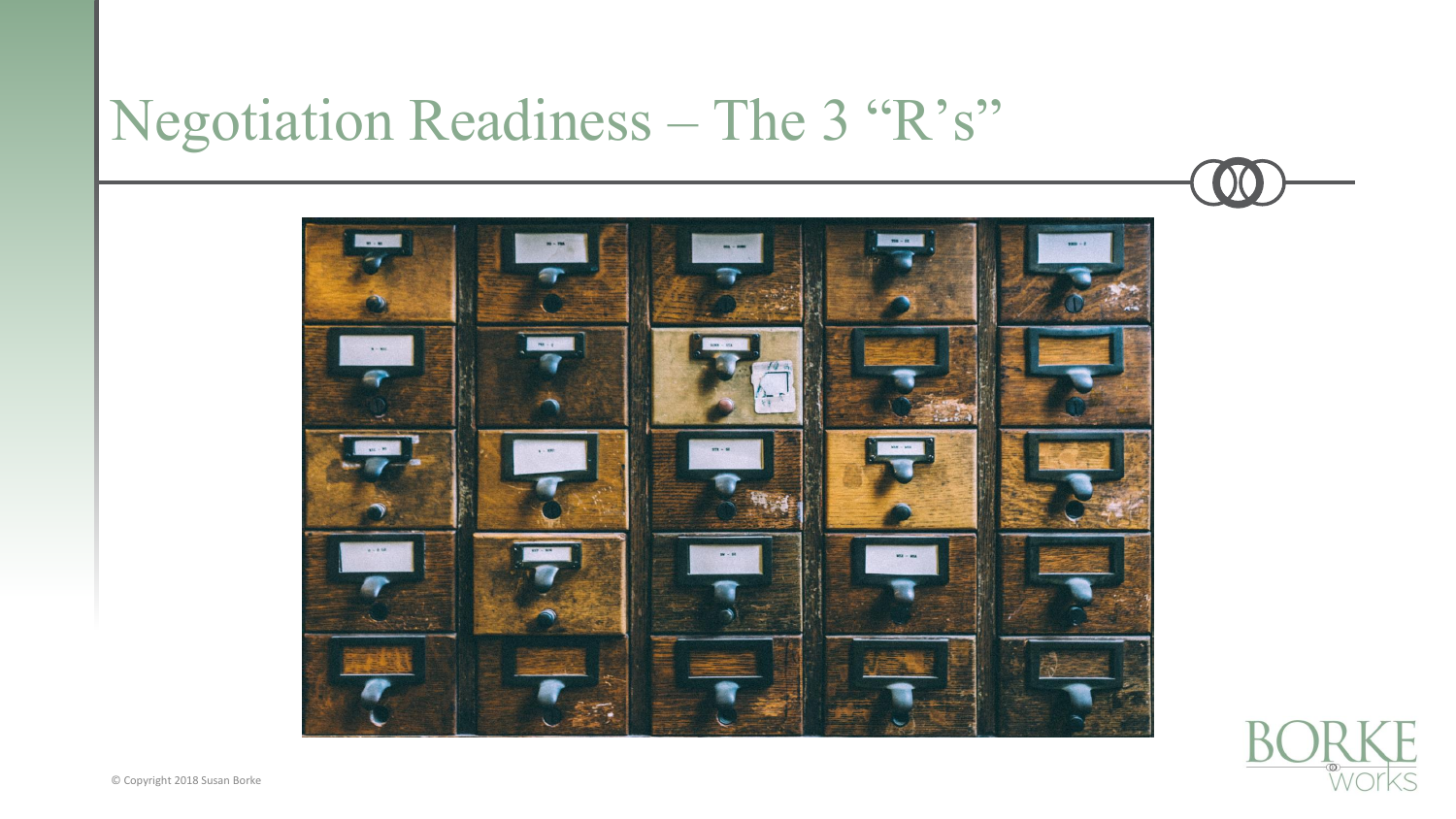RESEARCH – Answer for *both* yourself and the other side

- Interests
- Standards
- Back Table
- What happens if no agreement?

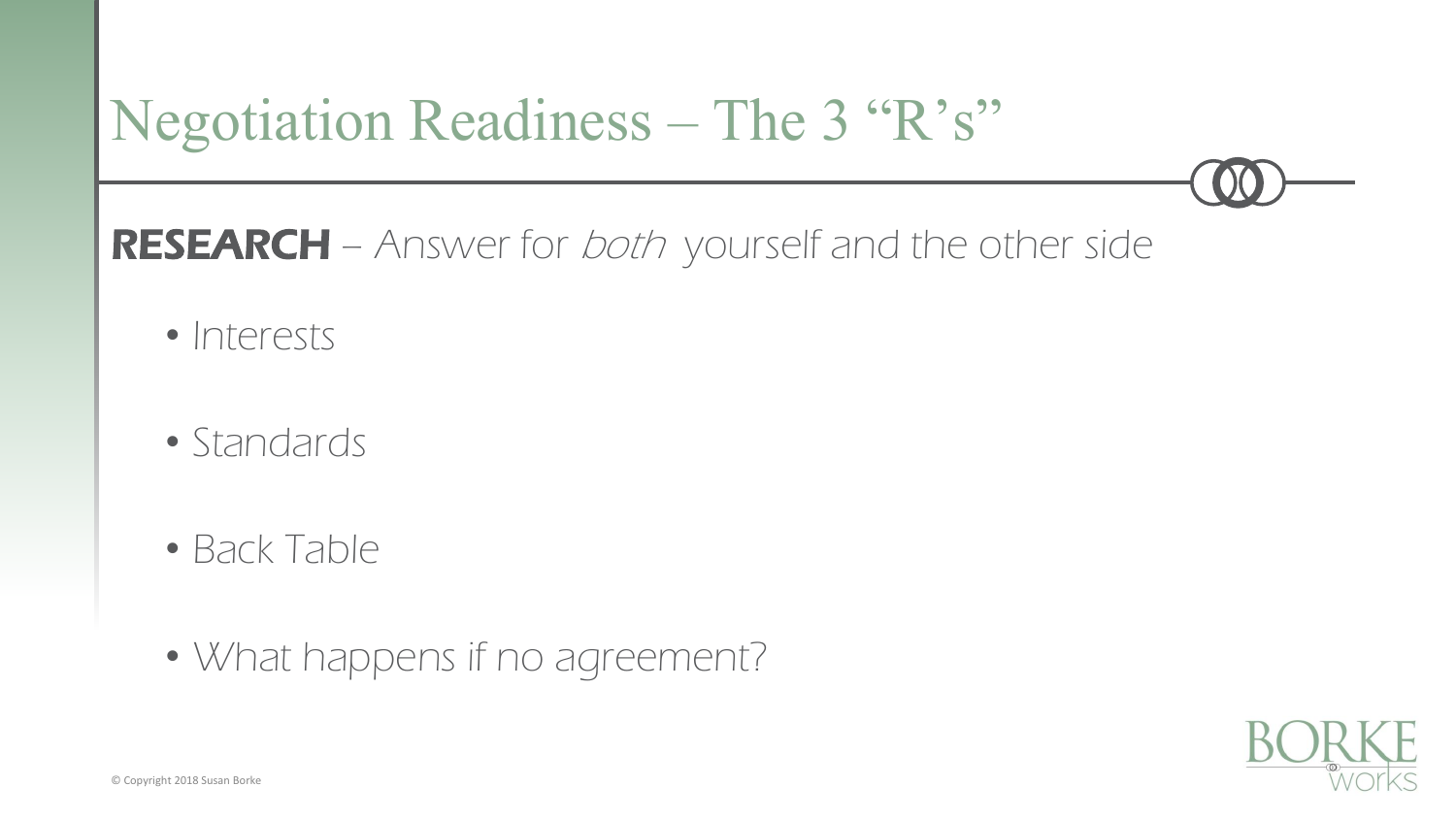#### REHEARSE

- Mental Models
- •Agenda
- Role Play

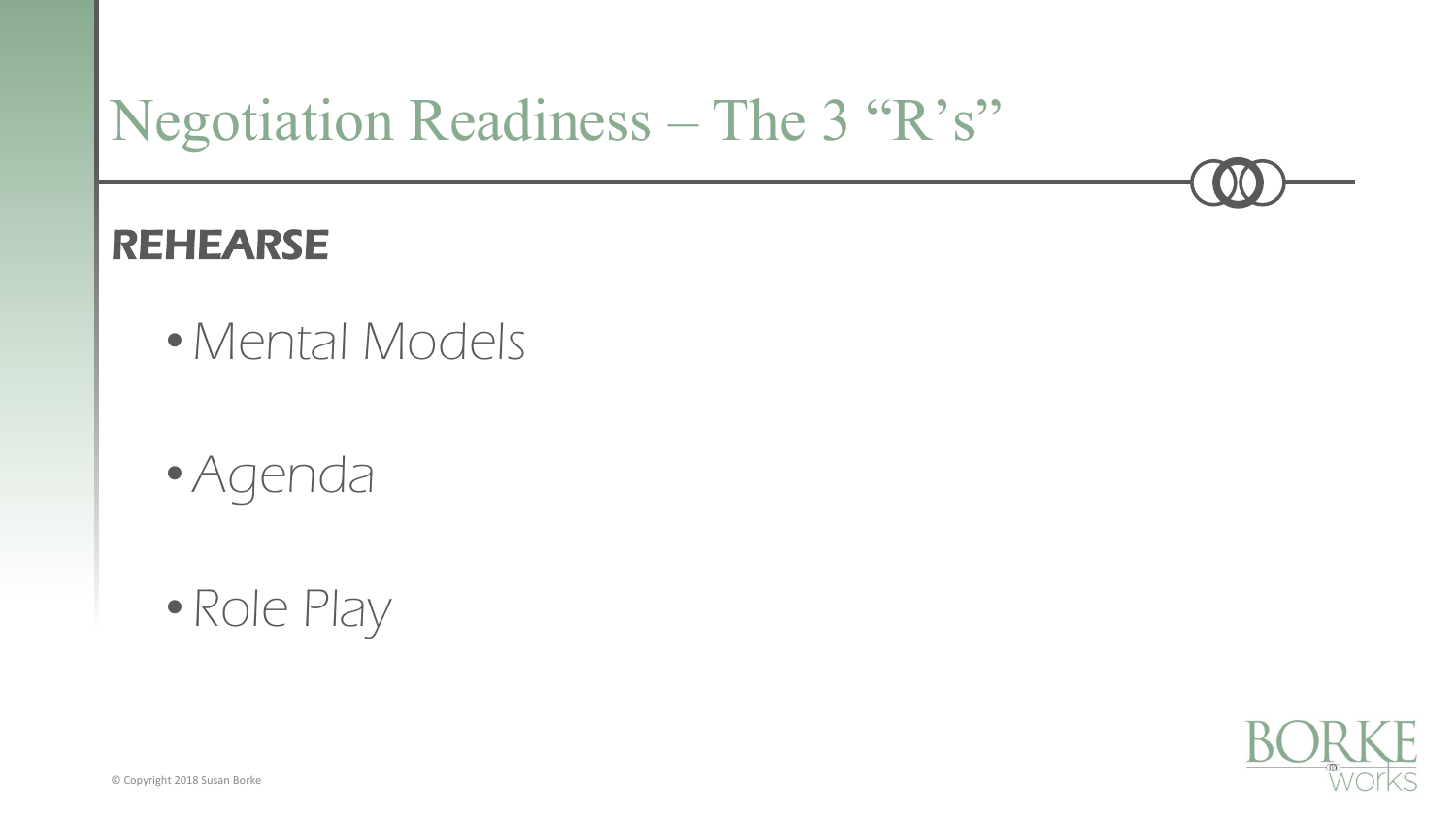#### REVIEW

- Accomplished and Open Issues
- Lessons learned
- Questions
- Relationship status

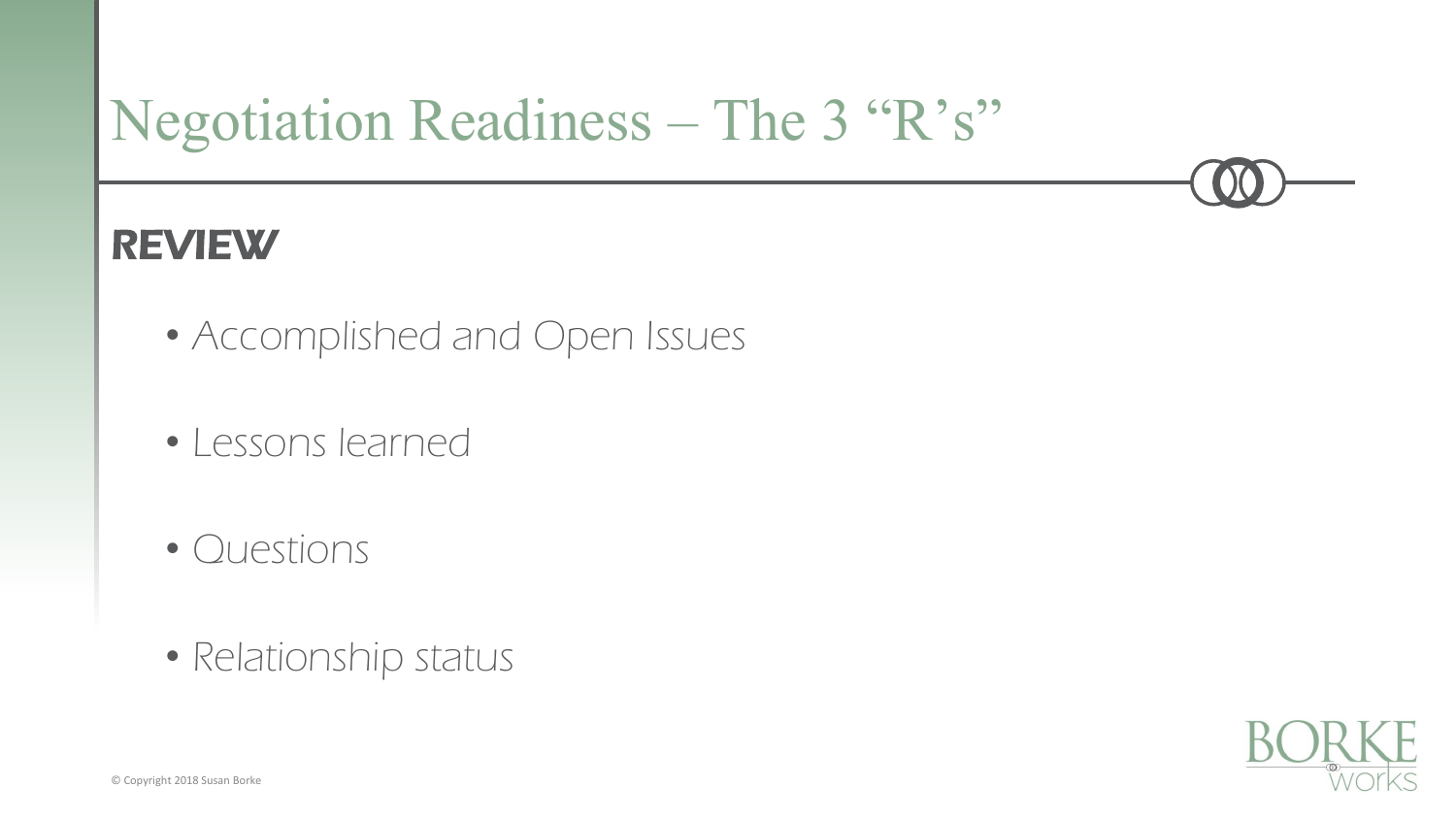## Review and Next Steps



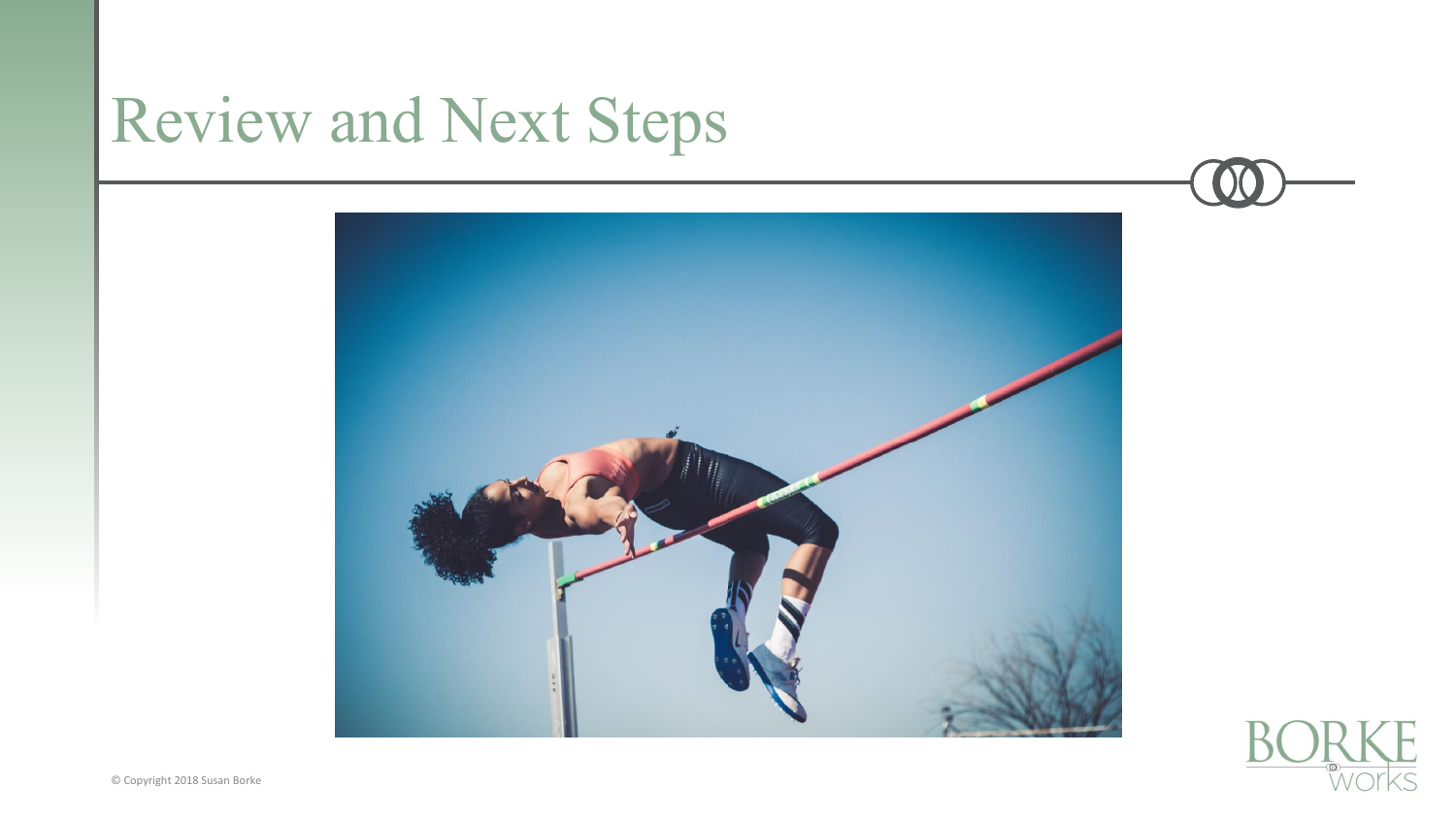## Review and Next Steps

# •How will you practice what you have learned?





© Copyright 2018 Susan Borke